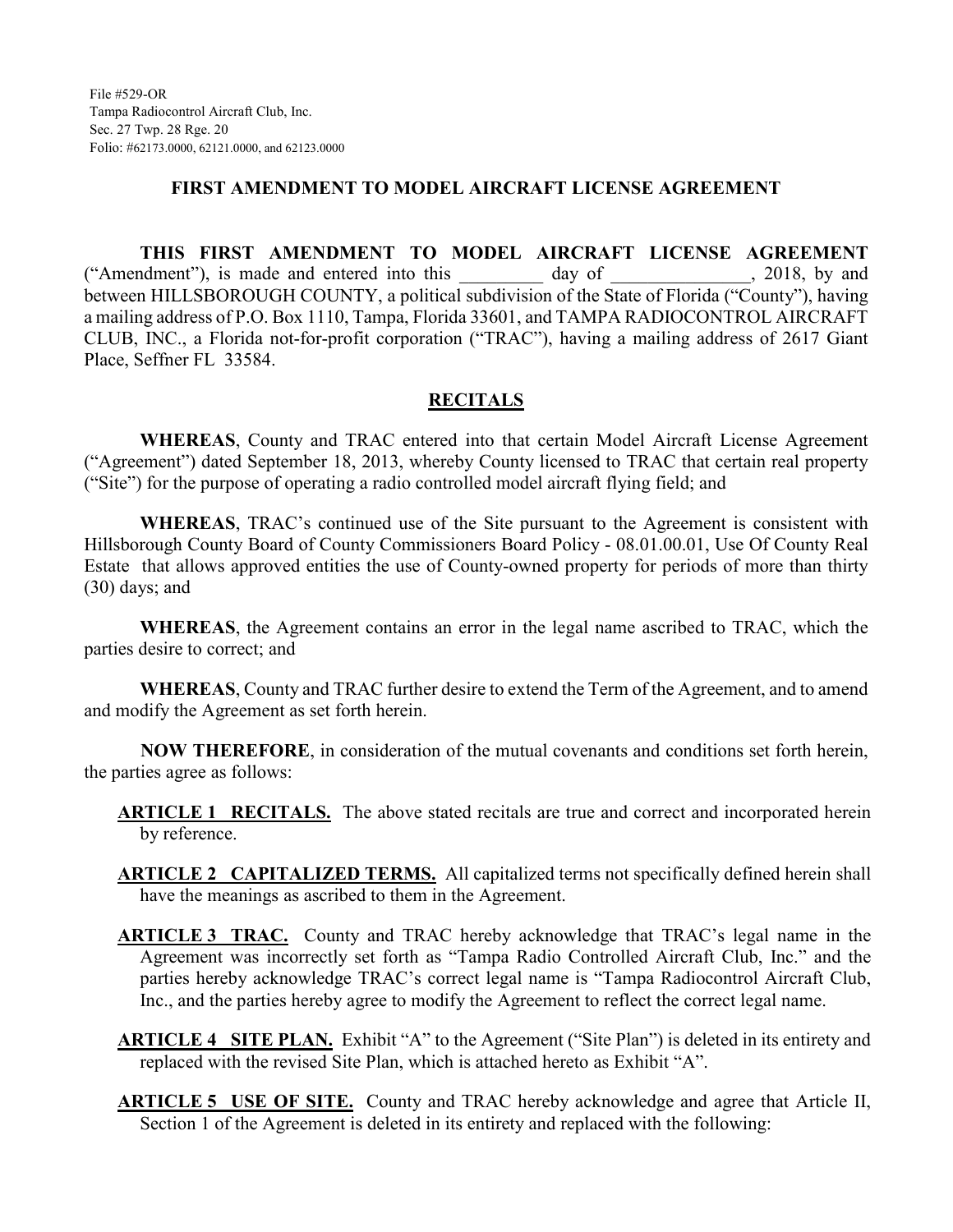1. County hereby grants to TRAC, its members and guests, a license to use and occupy the Site, as depicted on Exhibit "A", for the sole purpose of operating a RC model aircraft flying field, and for no other purpose whatsoever (the "Permitted Use"). TRAC hereby acknowledges and agrees that TRAC must receive prior written approval from County in the event TRAC desires to alter or change the Permitted Use of the Site.

**ARTICLE 6 EXTENSION OF TERM.** The Term of the Agreement shall be extended for three (3) years commencing on October 1, 2018 and terminating on September 30, 2021 (the "Extension Term").

**ARTICLE 7 OPTIONS TO RENEW.** County and TRAC hereby acknowledge and agree that Article III, Section 2 of the Agreement is deleted in its entirety and replaced with the following:

2. TRAC may request an extension of this Agreement for up to ten (10) additional successive terms of one (1) year each ("Renewal Term(s)"), subject to the same terms and conditions contained herein. TRAC shall submit the request to County's Director of Real Estate and Facilities Services Department ("Director") in writing no less than six (6) months prior to the end of the Extension Term or then current Renewal Term. Director, in his sole discretion, shall respond in writing no less than thirty (30) days prior to the expiration of the Extension Term or then current Renewal Term approving or rejecting the extension. For the purposes of effectuating the provisions of this article, the County hereby delegates the authority required herein to Director. The Term, Extension Term, and the Renewal Term(s) may hereinafter be collectively referred to as the "Term".

**ARTICLE 8 EQUAL EMPLOYMENT OPPORTUNITY; NON-DISCRIMINATION.** County and TRAC hereby acknowledge and agree that Article XIII of the Agreement is deleted in its entirety and replaced with the following:

## **ARTICLE XIII**

# **EQUAL EMPLOYMENT OPPORTUNITY; NON-DISCRIMINATION**

- 1. TRAC shall comply with Hillsborough County, Florida Code of Ordinances and Laws, Part A, Chapter 30, Article II (Hillsborough County Human Rights Ordinance) as amended, which prohibits illegal discrimination on the basis of actual or perceived race, color, sex, age, religion, national origin, disability, marital status, sexual orientation, or gender identity or expression, in employment, public accommodations, real estate transactions and practices, TRAC's contracting and procurement activities, and credit extension practices.
- 2. TRAC shall also comply with the requirements of all applicable federal, state and local laws, rules, regulations, ordinances and executive orders prohibiting and/or relating to discrimination, as amended and supplemented. All of the aforementioned laws, rules, regulations, ordinances and executive orders are incorporated herein by reference.

**ARTICLE 9 RATIFICATION OF AGREEMENT.** All other terms and conditions of the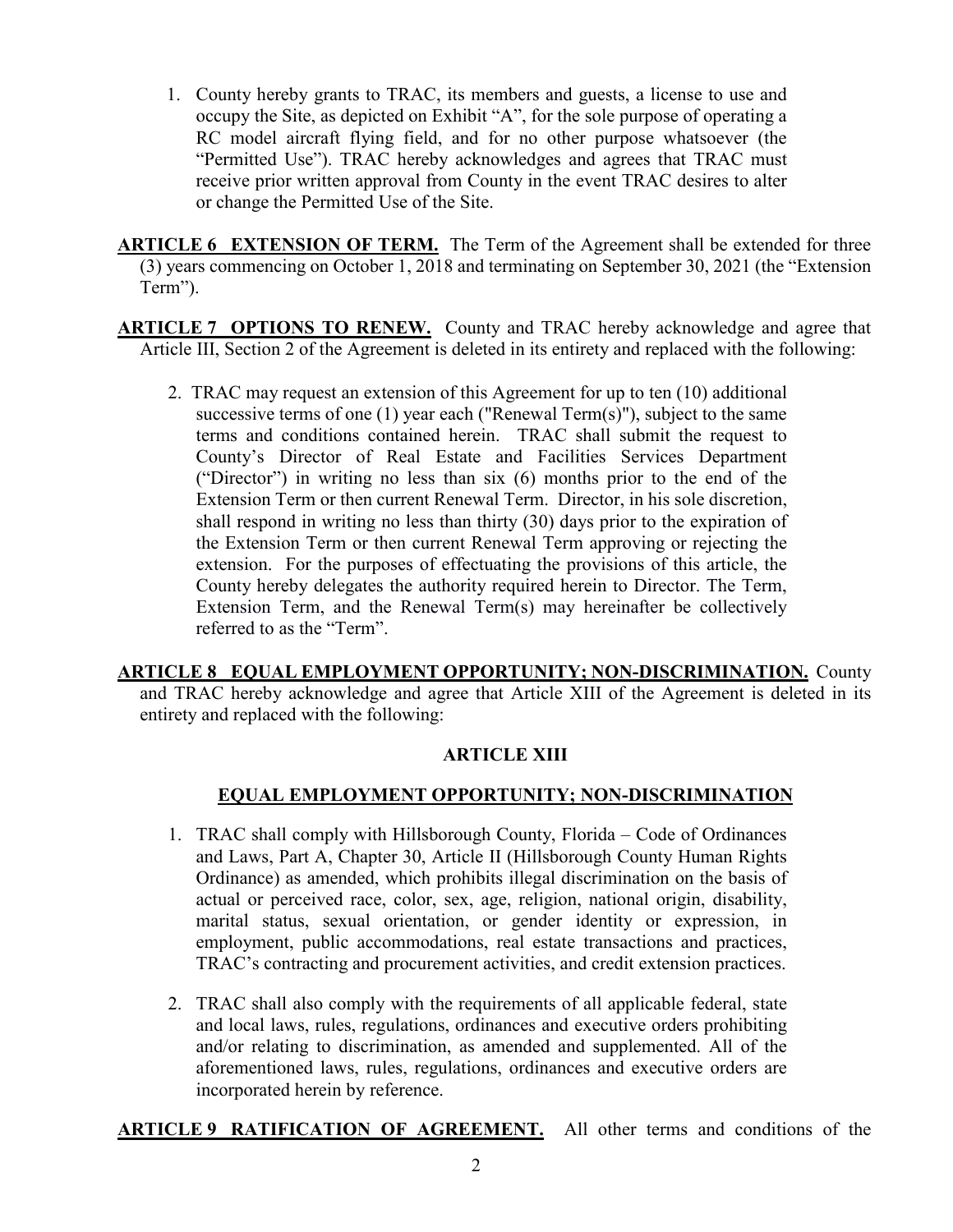Agreement, except as amended hereby, shall remain in full force and effect. Upon execution by the parties, this Amendment shall be considered an integral part of the Agreement and shall constitute the final and entire agreement between the parties with respect to the Agreement.

**ARTICLE 10 AUTHORITY TO EXECUTE.** The person(s) executing this Amendment warrant they have the authority to so execute this Amendment and to bind the party on whose behalf they are signing. TRAC and the person executing this Amendment on behalf of TRAC represent and warrant that TRAC is duly organized and validly existing, that this Amendment has been authorized by all necessary parties and is validly executed by an authorized officer or agent of TRAC, and that this Amendment is binding upon and enforceable against TRAC in accordance with its terms.

**ARTICLE 11 ELECTRONIC SIGNATURES AUTHORIZED.** The parties agree that this Amendment may be executed by electronic signature in a manner that complies with Chapter 668, Florida Statutes, and as approved by the Hillsborough County Board of County Commissioners in Resolution R15-025 on February 4, 2015.

**ARTICLE 12 MULTIPLE COUNTERPARTS.** This Amendment may be executed in more than one counterpart, all of which taken together shall constitute one and the same original, and the execution of separate counterparts by the parties shall bind the parties as if they had each executed the same counterpart.

**ARTICLE 13 ACCESS TO RECORDS.** The County and TRAC hereby acknowledge and agree that a new Article XXIV is added to the Agreement as follows:

## **ARTICLE XXIV**

## **ACCESS TO RECORDS**

The parties acknowledge and agree that the statement and provisions below are required by Florida Statute to be included in this Amendment. The inclusion of this statement and provisions below shall not be construed to imply that TRAC has been delegated any governmental decision-making authority, governmental responsibility or governmental function or that TRAC is acting on behalf of County as provided under Section 119.011(2), Florida Statutes, or that the statement or provisions are otherwise applicable to TRAC. As stated below, TRAC may contact County's Custodian of Public Records with questions regarding the application of the Public Records Law; however, TRAC is advised to seek independent legal counsel as to its legal obligations. County cannot provide TRAC advice regarding its legal rights or obligations.

## **IF TRAC HAS QUESTIONS REGARDING THE APPLICATION OF CHAPTER 119, FLORIDA STATUTES, TO THE TRAC'S DUTY TO PROVIDE PUBLIC RECORDS RELATING TO THIS AGREEMENT, CONTACT THE CUSTODIAN OF PUBLIC RECORDS AT:**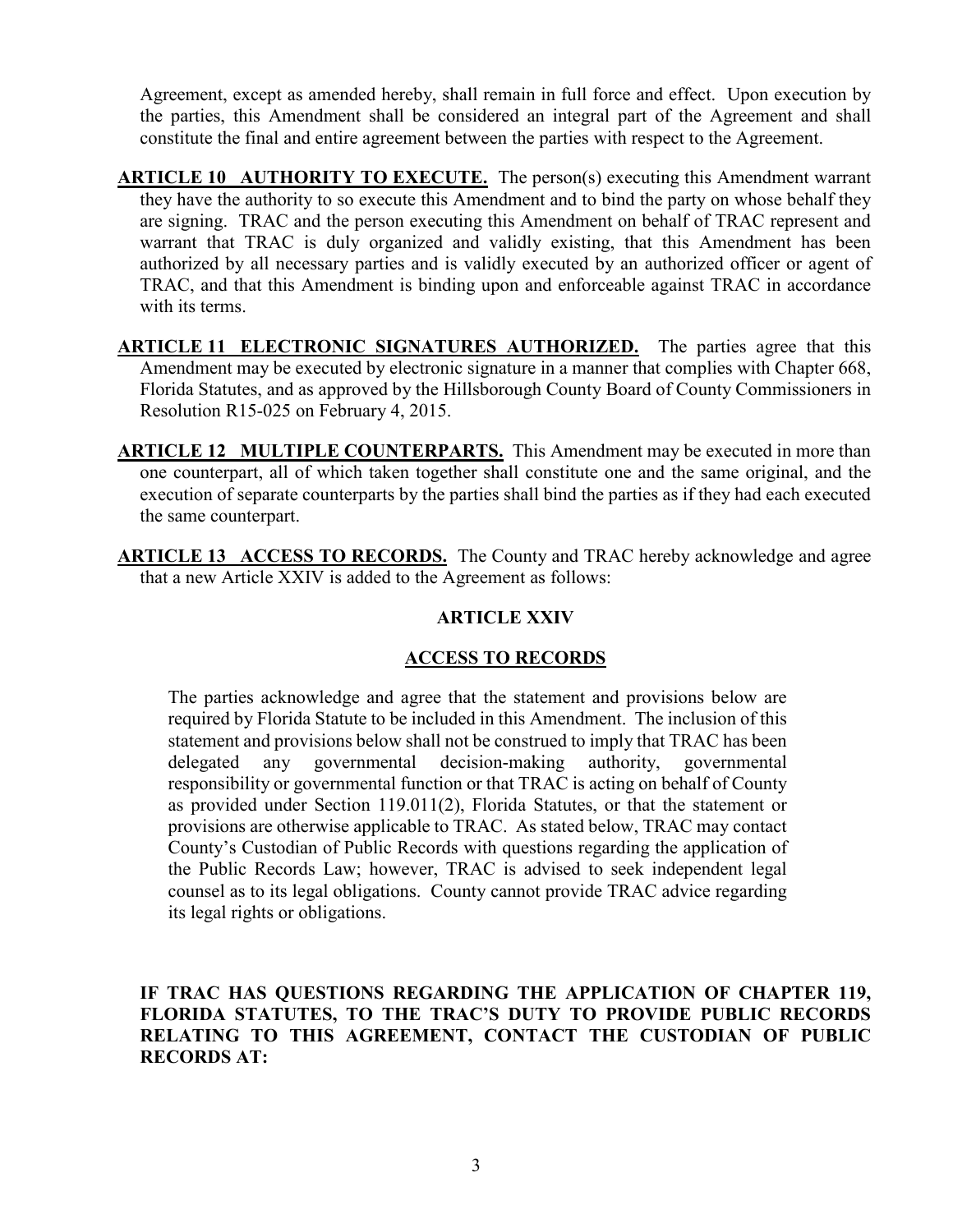#### **813-272-5810,**  bellottij@hillsboroughcounty.org**, 601 E. Kennedy Blvd., 23th Floor, Tampa, Florida 33602.**

If under this Agreement, TRAC is providing services and is acting on behalf of County as provided under Section 119.011(2), Florida Statutes, TRAC will comply with public records law, and agrees to:

- i. Keep and maintain public records required by County to perform the services.
- ii. Upon request from County's custodian of public records, provide County with a copy of the requested records or allow the records to be inspected or copied within a reasonable time at a cost that does not exceed the cost provided in Chapter 119, Florida Statutes, or as otherwise provided by law.
- iii. Ensure that public records that are exempt or confidential and exempt from public records disclosure requirements are not disclosed except as authorized by law for the duration of the Agreement term and following completion of the Agreement if TRAC does not transfer the records to County.
- iv. Upon completion of the Agreement, transfer at no cost to County, all public records in possession of TRAC or keep and maintain public records required by County to perform the service. If TRAC transfers all public records to County upon completion of the Agreement, TRAC shall destroy any duplicate public records that are exempt or confidential and exempt from public records disclosure requirements. If TRAC keeps and maintains public records upon completion of the Agreement, TRAC shall meet all applicable requirements for retaining public records. All records stored electronically must be provided to County, upon request from County's custodian of public records, in a format that is compatible with the information technology system of County.

Failure of TRAC to comply with Chapter 119, Florida Statutes, and/or the provisions set forth above, where applicable, shall be grounds for immediate unilateral termination of this Agreement by County.

**ARTICLE 14 PUBLIC ENTITY CRIMES.** The County and TRAC hereby acknowledge and agree that a new Article XXV is added to the Agreement as follows:

## **ARTICLE XXV**

## **PUBLIC ENTITY CRIMES**

TRAC affirms that it is aware of the provisions of Section 287.133(2)(a), Florida Statutes, and that at no time has TRAC been convicted of a public entity crime. TRAC agrees that it shall not violate such law and further acknowledges and agrees that any conviction thereof during the term(s) of the Agreement may result in the termination of the Agreement.

**ARTICLE 15 GOVERNING LAW.** The County and TRAC hereby acknowledge and agree that a new Article XXVI is added to the Agreement as follows: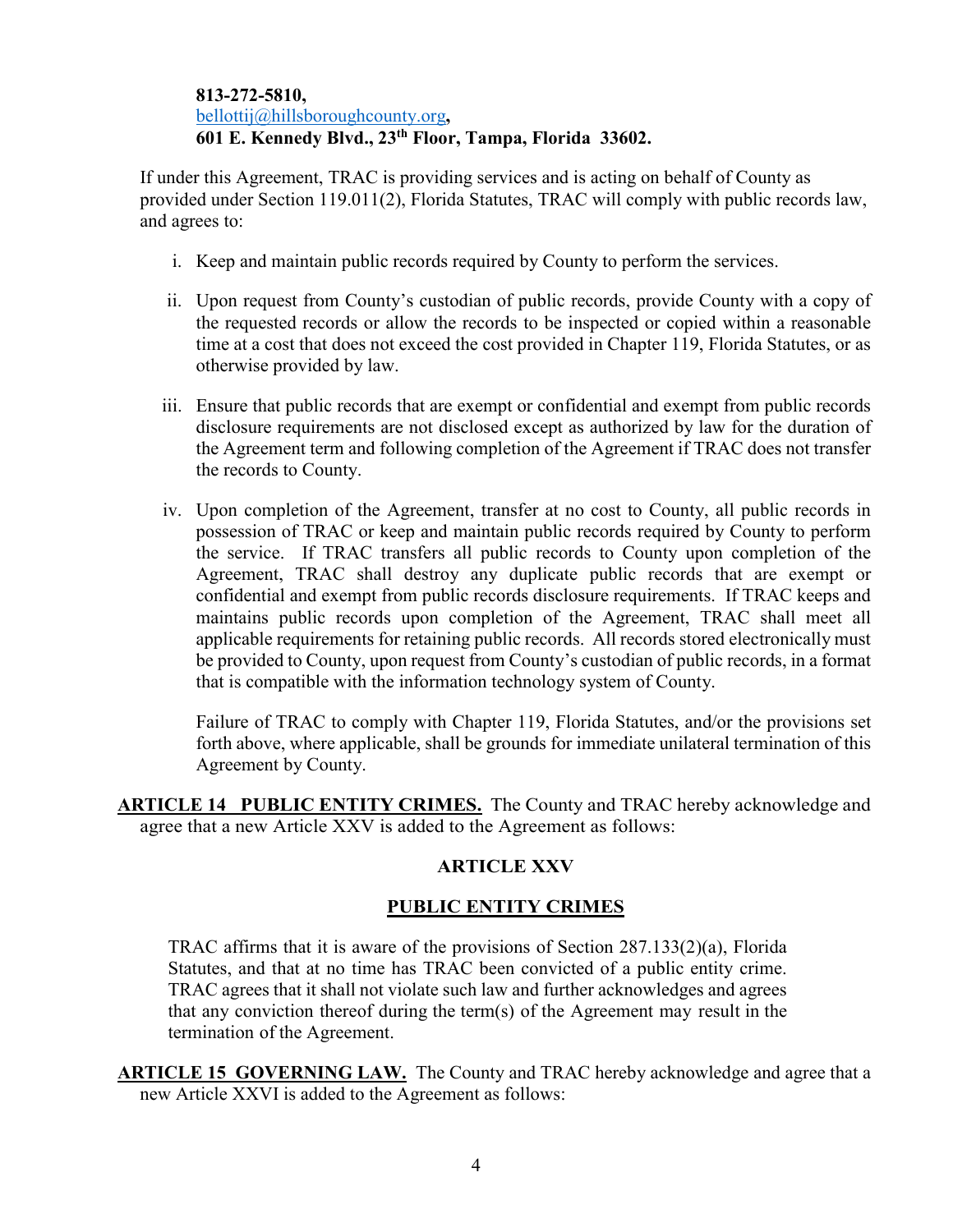## **ARTICLE XXVI**

#### **GOVERNING LAW**

The Agreement, as amended from time to time, and the use of the Site by TRAC, shall be governed and construed in accordance with the laws of the State of Florida. Venue shall be exclusively in Hillsborough County, Florida**.** 

# **THE REMAINDER OF THIS PAGE INTENTIONALLY LEFT BLANK.**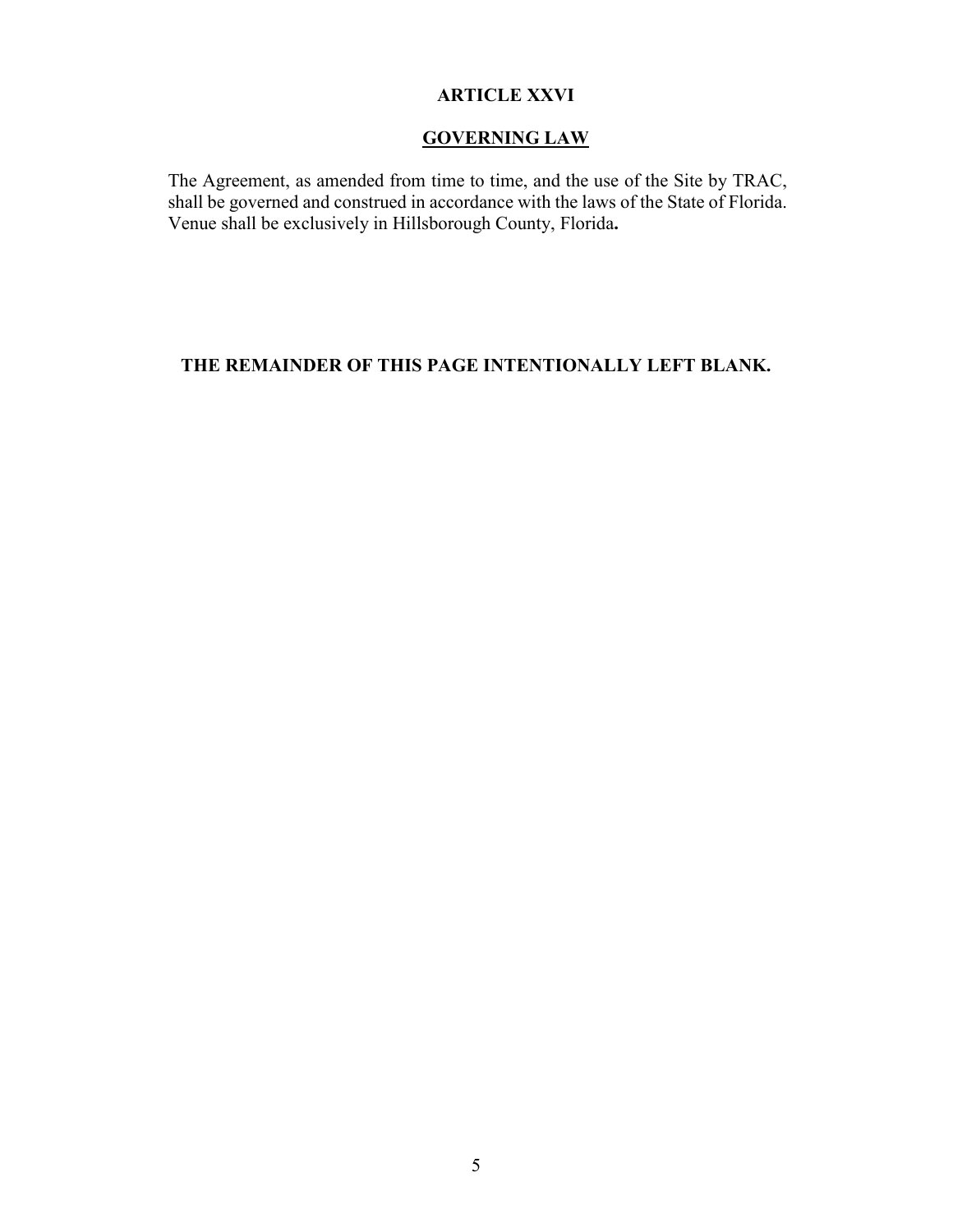**IN WITNESS WHEREOF**, County and TRAC have caused this instrument to be executed as of the date first above written, by their respective officers or parties thereunto duly authorized.

#### **COUNTY**:

ATTEST: Pat Frank, Clerk of the Circuit Court

HILLSBOROUGH COUNTY, a political subdivision of the State of Florida

By:

Deputy Clerk

By:

Chairman

Approved as to Legal Sufficiency

Chief Assistant County Attorney

By: BOCC Doc No.

# **SIGNATURES CONTINUE ON FOLLOWING PAGE**

**G:\REAL ESTATE & DEVELOPMENT DIVISION\FERNANDEZ\SUSAN\CONTRACTS 2011-2015\TRAC FIRST AMENDMENT - #529-OR TAMPA RADIOCONTROL AIRCRAFT 081518 SJF REDLINED.DOCX**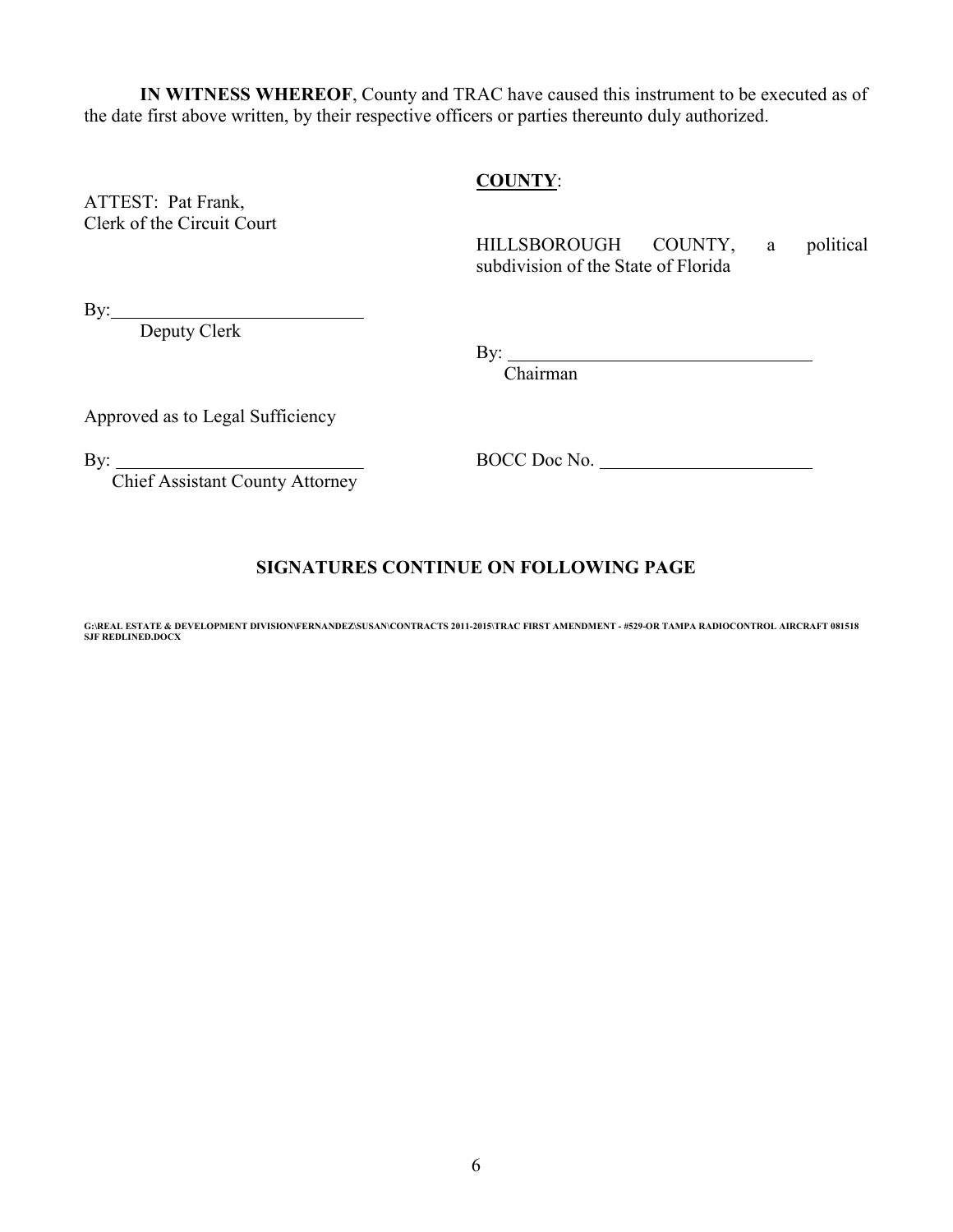| Signed and Sealed in the Presence of                                                                                  | <b>TRAC:</b>                                                                                                                                                                                                                         |
|-----------------------------------------------------------------------------------------------------------------------|--------------------------------------------------------------------------------------------------------------------------------------------------------------------------------------------------------------------------------------|
| <u> 1990 - Johann Harry Barn, mars ann an t-Amhain an t-Amhain an t-Amhain an t-Amhain an t-Amhain an t-Amhain an</u> | TAMPA RADIOCONTROL AIRCRAFT CLUB,<br>INC., a Florida not-for-profit corporation                                                                                                                                                      |
| Print Name:                                                                                                           | By: <u>superior and the set of the set of the set of the set of the set of the set of the set of the set of the set of the set of the set of the set of the set of the set of the set of the set of the set of the set of the se</u> |
|                                                                                                                       | Print Name:                                                                                                                                                                                                                          |
| Print Name:                                                                                                           | Its: $\frac{1}{\sqrt{1-\frac{1}{2}}\left\vert \frac{1}{2(1-\frac{1}{2})^2}\right\vert^2}$                                                                                                                                            |
| <b>STATE OF FLORIDA</b><br><b>COUNTY OF HILLSBOROUGH</b>                                                              |                                                                                                                                                                                                                                      |
|                                                                                                                       | The foregoing instrument was acknowledged before me this ______ day of ____________, 2018,                                                                                                                                           |
|                                                                                                                       |                                                                                                                                                                                                                                      |
|                                                                                                                       | of Tampa Radiocontrol Aircraft Club, Inc., a Florida not-for-profit corporation, on behalf of the                                                                                                                                    |
|                                                                                                                       | corporation. He/she is personally known to me or has produced ___________________ as                                                                                                                                                 |
| identification.                                                                                                       |                                                                                                                                                                                                                                      |

Notary Public, State of Florida

Name of Notary Printed, Stamped or Typed

 $\overline{\phantom{a}}$  , which is a set of the set of the set of the set of the set of the set of the set of the set of the set of the set of the set of the set of the set of the set of the set of the set of the set of the set of th

Notary Seal: